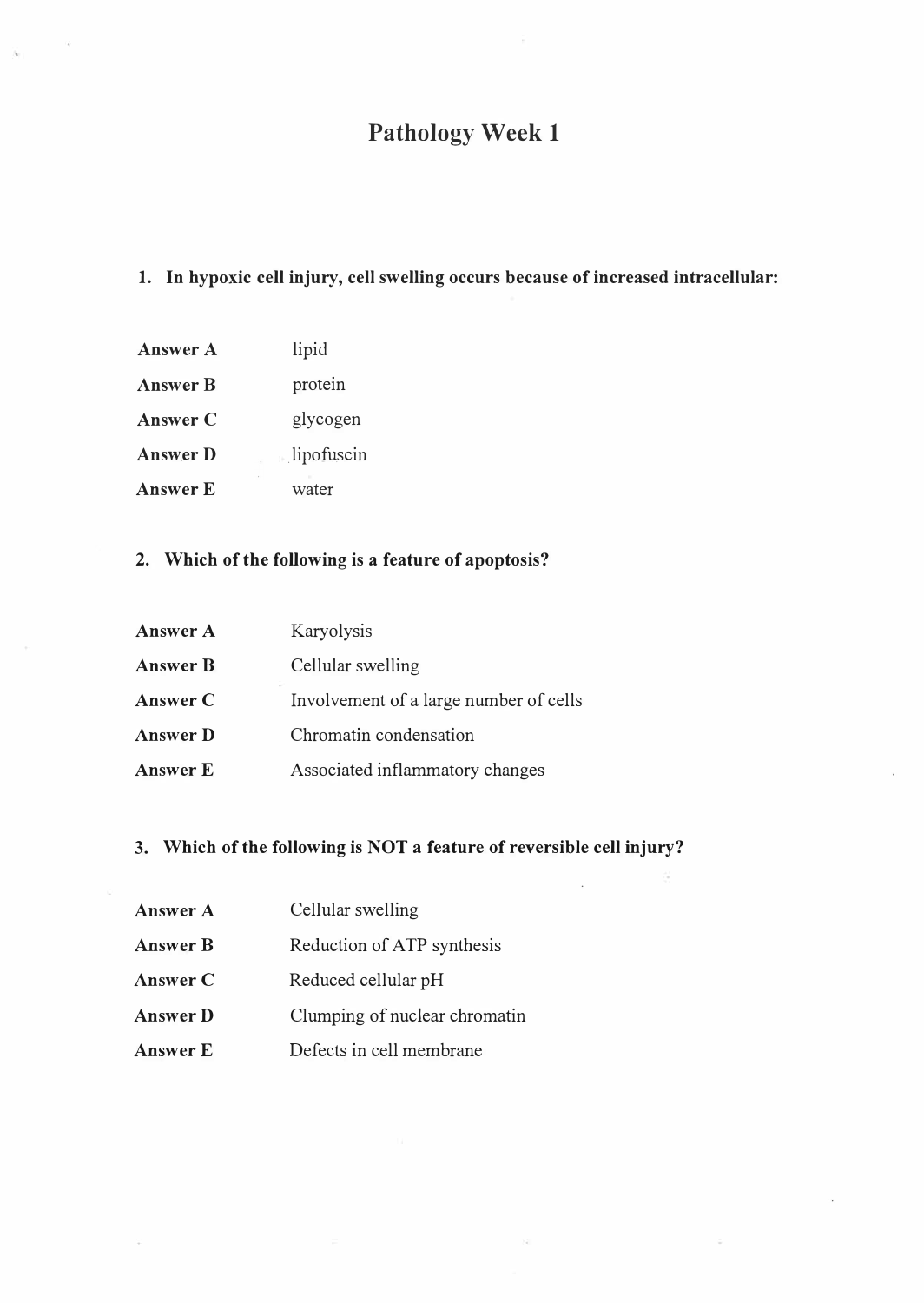# 4. Fatty change:

 $\zeta$ 

| Answer A        | Is irreversible                                                                 |
|-----------------|---------------------------------------------------------------------------------|
| <b>Answer B</b> | Does not impair cellular function                                               |
| Answer C        | Is most commonly due to diabetes                                                |
| <b>Answer D</b> | Is caused by alcohol by an increase in intracellular alpha<br>glycero phosphate |
| <b>Answer E</b> | Only occurs in the liver                                                        |

### 5. Metastatic calcification:

 $\widehat{\mathbb{R}}$ 

| <b>Answer A</b> | Is encountered in areas of necrosis.                |
|-----------------|-----------------------------------------------------|
| <b>Answer B</b> | Can be associated with metastatic malignancy.       |
| Answer C        | Can occur with normal serum levels of calcium.      |
| <b>Answer D</b> | Commonly develops in aging or damaged heart valves. |
| <b>Answer E</b> | Is commonly associated with hypoparathyroidism.     |
|                 |                                                     |

in 19

### 6. Regarding apoptosis, which of the following is FALSE?

 $\overline{\kappa}$ 

| <b>Answer A</b> | It is the responsible for programmed destruction of cells during<br>embryogenesis. |
|-----------------|------------------------------------------------------------------------------------|
| <b>Answer B</b> | Occurs in pathologic atrophy in parenchymal organs after duct<br>destruction.      |
| Answer C        | Cell death by cytotoxic T cells.                                                   |
| <b>Answer D</b> | Associated with inflammation                                                       |
| Answer E        | Chromatin condensation and fragmentation are features.                             |
|                 |                                                                                    |

 $\mathcal{G}_k$  .

 $\ddot{\phantom{0}}$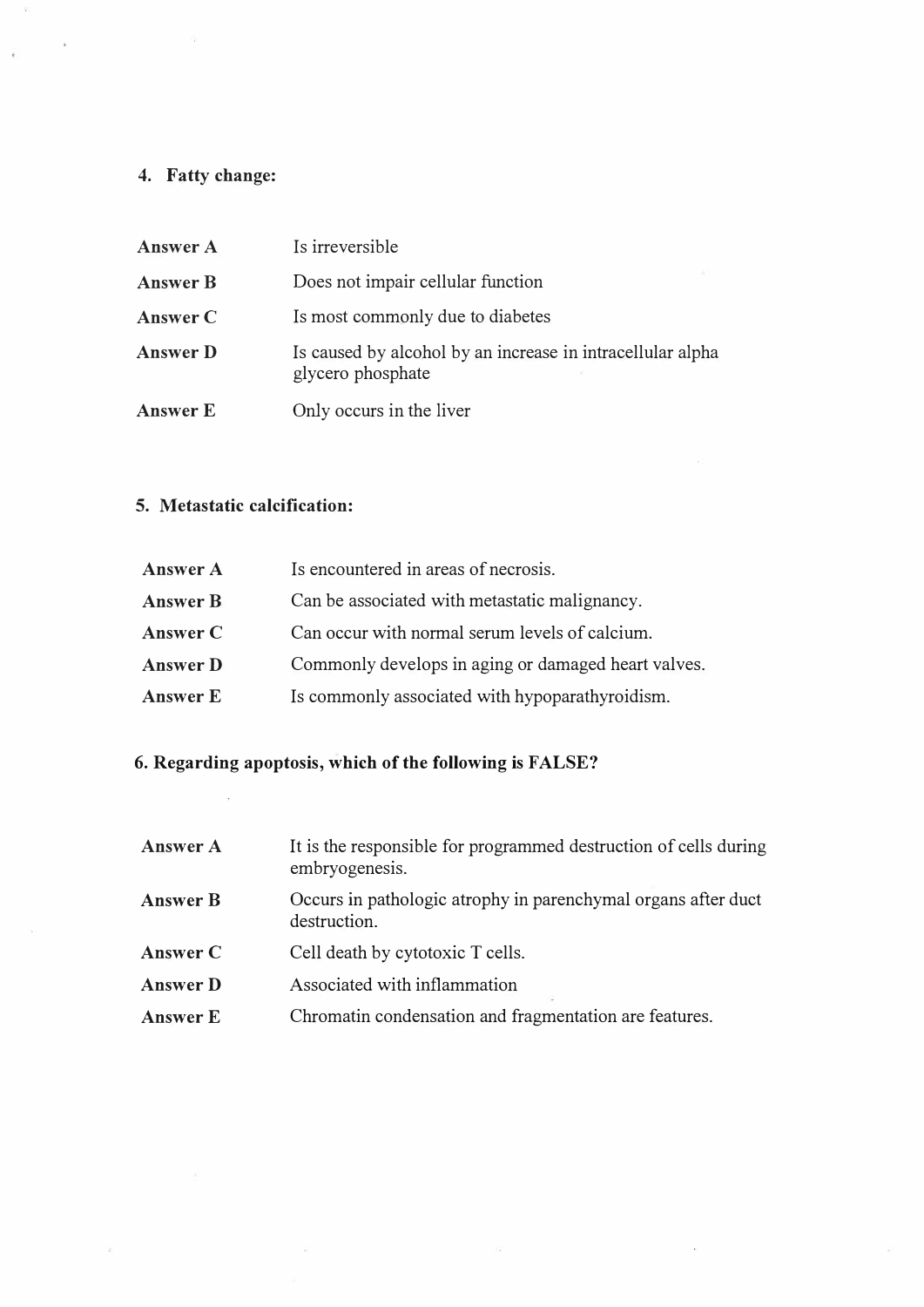7. With regard to mechanisms of cellular adaptation, which of the following statements is TRUE?

i,

| Answer A        | Hyperplasia refers to an increase in cell size.                                     |
|-----------------|-------------------------------------------------------------------------------------|
| <b>Answer B</b> | TNF always acts as an inhibitor of hyperplasia.                                     |
| Answer C        | Barrett's metaplasia is squamous to columnar epithelium in the<br>distal oesophagus |
| <b>Answer D</b> | Metaplasia is irreversible.                                                         |
| <b>Answer E</b> | The myocardium adapts to increased workload by<br>hypertrophy and hyperplasia.      |

 $\bar{\mathcal{A}}$ 

 $\bar{\alpha}$ 

 $\tilde{\gamma}$